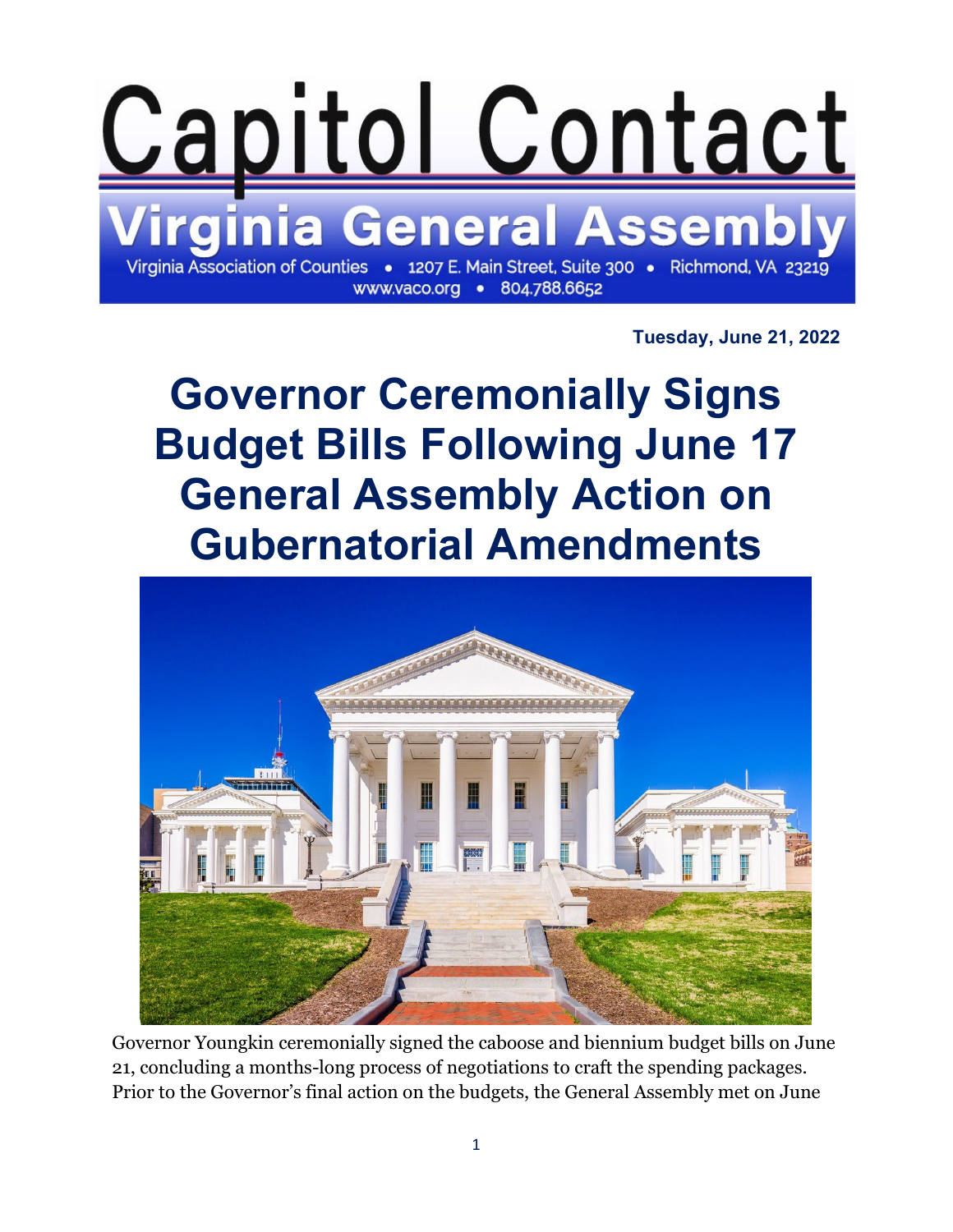17 to consider the 38 amendments proposed by the Governor to the budget bills passed by the legislature on June 1; the legislature accepted most of the Governor's amendments and returned the bills to the Governor for final action.

The General Assembly accepted 28 of the Governor's amendments and rejected 10. The Governor did not propose further changes to the grocery tax, leaving in place the elimination of the state portion of the tax (and preservation of the 1 percent local option portion) that was included in the conference report. A summary of the legislature's actions on the Governor's amendments of interest to local governments follows below:

- Accepted language to expand the types of higher-education entities that may apply to form college partnership laboratory schools, but rejected a proposal that would have provided for the distribution of state per-pupil K-12 funding for students enrolled at college partnership laboratory schools to the college partnership laboratory schools. This language also would have allowed the Board of Education to disburse to the college partnership laboratory school an amount equal to the local funding that the school would receive, based upon its average daily membership. VACo has traditionally opposed efforts to remove local authority to establish alternative schools from local school boards and divert public SOQ funds away from public schools.
- Rejected the proposed suspension of taxes on the wholesale distribution of gasoline and diesel fuel for three months (from July 1 through September 30, 2022) and capping of future increases at 2 percent per year.
- Approved the proposed additional \$2 million per year to expand the Early Reading Specialists initiative (which supports school divisions in funding one reading specialist per school in schools that rank lowest statewide on the third grade reading Standards of Learning assessment) to fund additional reading specialists or reading coaches or to support school personnel in attaining licensure requirements for endorsement as a reading specialist.
- Approved the addition of language and funding to provide the \$1000 bonus that was included in the conference report for SOQ-recognized instructional and support personnel to instructional and support positions at Academic Year Governor's Schools and Regional Alternative Education Programs (this action corrects an inadvertent omission in the conference report).
- Approved the proposed addition of \$4.4 million GF in FY 2023 and \$291,060 NGF in FY 2023 to support efforts to address the lack of placements for highacuity children in foster care. This funding would support the development of